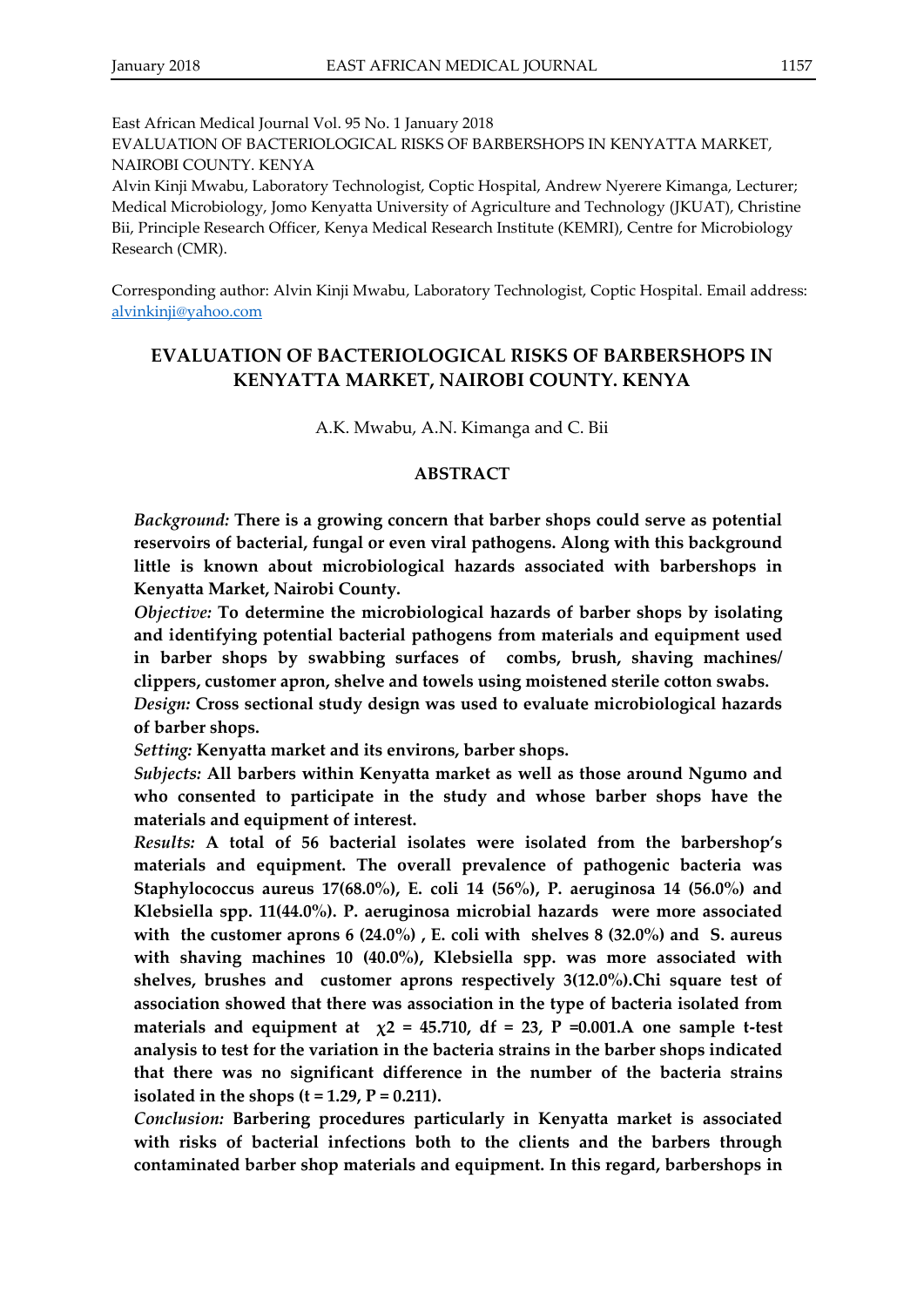**Kenyatta market could serve as potential reservoir for potential bacterial pathogens for transmission to the general public. This should be a public health concern that calls for legislative mechanism to instill sanitary practices in this important public health practice.**

### **INTRODUCTION**

The habitual visit to the barbers for a haircut and a shave is an essential part of life in many countries, including Kenya. However, the poor hygienic standards in some barbershops in developing countries including Kenya are alarming despite the declaration of health as a fundamental human right.

Barbering practices include hair cutting, face and scalp massaging, nail trimming, pedicure, manicure and shampooing/dying of hair, draping, finger waving, hair styling, shaves and tapering. All these are associated with significant health risks of acquiring communicable diseases and skin conditions in which the barber and the client are exposed to (1). For a barber to effectively provide these services, he must possess and use proper safe shaving tools such as knives, blades, combs, barber chair, hair clipper, barber cloth or wrap, hairbrush, barber neck paper/tape, barber mirror or back mirror, hair cream, hair dryer, hair blower or blow drier, shaving razor, hair scissors and shave brushes. Besides these materials, hair gel, shaving oil and moustache wax are also used.

Since the barber tools are shared, there is significant risk of infections through clippers, combs, scissors, towels and hair brushes unless proper hygienic practices are in place (2). It is for this purpose that regulatory policies and guidelines are necessary to regulate the barber industry in orders to contain any communicable diseases. According to (3), if instruments and materials used on the client are not sterilized or are not properly handled and used hygienically, sharp instruments such as razors, clippers and scissors may become contaminated if they pierce the skin of an infected person (clippers can accidentally pierce and penetrate the skin). Diseases of the scalp related to shaving includes Staphylococcus aureus and other bacterial and yeast infections. Of these infectious diseases, Methicillin Resistant Staphylococcus aureus (MRSA) seems to be of greatest concern) (4). Both MSSA and MRSA cause skin infections that can be minor (folliculitis) or very severe (furuncles, carbuncles, abscesses) (4). They may also cause severe pneumonia and septicemia (blood poisoning). These pathogens are transmitted by simple contact. Other pathogens likely to be transmitted through barbers include viruses such as Hepatitis B, C and HIV (4). Hepatitis B is the easiest to transmit and the most common way of transmission is contact with the blood of an infected person. The transmission occurs through cuts in the skin, damaged skin as in eczema and other sickness of the skin, the eye, internal parts of the mouth and nose (4).

Dander and hair clippings are a source of allergens for certain atopic (sensitized) individuals and manifest itself by causing a wide variety of symptoms, including eczema and localized or generalized hives and skin rashes; itching, watery or puffy eyes; respiratory conditions such as nasal discharge and sneezing. According to (1) various health hazards, including communicable diseases and skin conditions are associated with barbers' profession. Barbering practices have also been associated with diseases such as allergy. According to (5) the frequency of allergy complaints have been found to be significantly higher in older individuals and in women and in most cases those having history of allergy. This is as a result of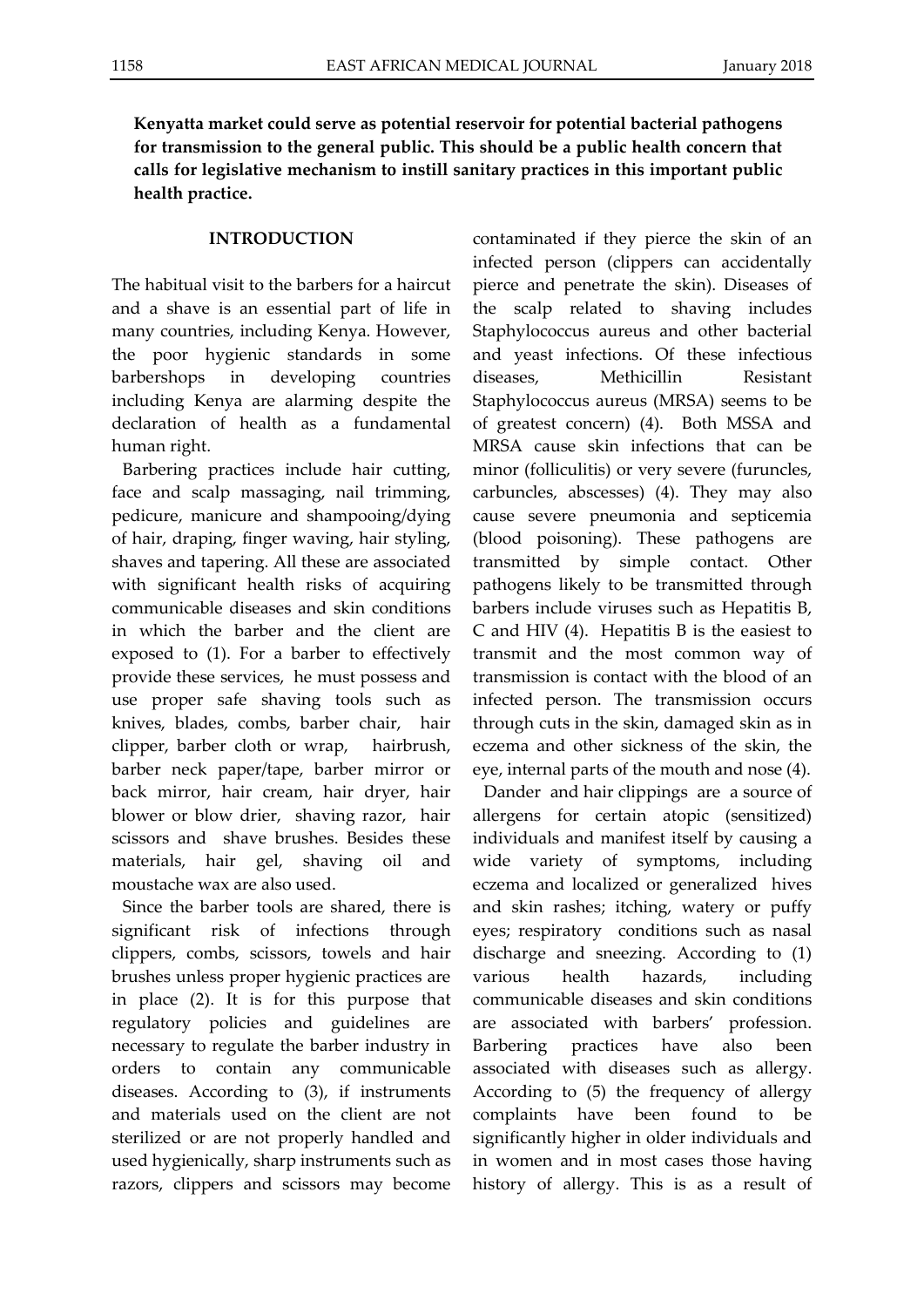chemicals allergens and irritant used in barbershops which frequently cause health problems such as respiratory tract reactions, asthma, dermatitis, rhinitis, and ocular diseases in barbers (5).

(Ibrahim et al, 2007) (3) found out that Infections associated with the barbering are contributed by lack of knowledge and awareness among barbers about health hazards associated with their profession and this may contribute significantly to the spread and transmission of infectious agents among clients and the barbers. (Ibrahim et al, 2007) (3) reported that there is a significant difference in the level of awareness among barbers in respect of age; educational status and duration of working and a significant difference ( $p < 0.05$ ) in the awareness of those with formal education. He found out that Age group (15-25) had a better knowledge about the health hazards than barbers in age group (26-50).

The microbial pathogens of focus in this study were those bacteria that are associated with the skin conditions. This are pathogens when the barber fails to disinfect or sterilize the machine prior to and after shaving can cause skin infections. Contagious infectious diseases of the skin and blood have been found to be associated with barbering and include Staphylococcus aureus, Streptococcus sp. Enterobacterium sp. Enterococcus spp, Pseudomonas spp, E. coli, Klebsiella spp. (6).

These pathogens are transmitted from one individual to another by contact or through contaminated implements such as combs, brushes or razors without proper disinfection (7). The study aimed at determining bacterial pathogens and drug resistance profile at the barbershops at Kenyatta market, Nairobi County.

# **METHODS**

Samples were collected from 25 barber shops within Kenyatta Market, Nairobi

County. The study utilized a two- stage sampling strategy. Briefly a list of all barber shops in Kenyatta market was serialized. A random number generator was used to generate 25 numbers ranging between the first and the last serial number of the listed facilities. Barber shops were randomly selected from the total number of barber shops in Kenyatta market. Six items were considered for swabbing from each barber shop. In facilities where more than one of each item exists, only one was randomly selected. To determine the types of microorganisms present, combs, brushes, shaving machines/clippers, apron, towels and shelves were swabbed with a moistened sterile cotton swab. After taking each swab, the swab stick was placed back into the casing to avoid contamination and was labeled appropriately. All the samples collected were transported without delay in cool box to Mycology/opportunistic Infection Laboratories, Center for Microbiology Research-KEMRI and processed using standard methods. Briefly, primary isolation were done on selective and differential microbial media and identification of contaminating microorganisms was done using Gram staining, microscopic examination and biochemical tests (8).

# **RESULTS**

The bacteria isolated from the 25 barber shops were; *Pseudomonas aeruginosa, Staphylococcus aureus, Escherichia coli* and *Klebsiella sp.* These bacterial pathogens contaminated shelves, brushes, apron, towels, combs and shaving machines from all the 25 barber shops sampled.

*Bacteria pathogens isolated and the type of infestation in barbershops:* From 25 barber shops the types of bacteria isolated were as shown in table 1. 4 barbershops had the four types of target bacterial strains. 5 barbershops had 3 types of target bacteria, 9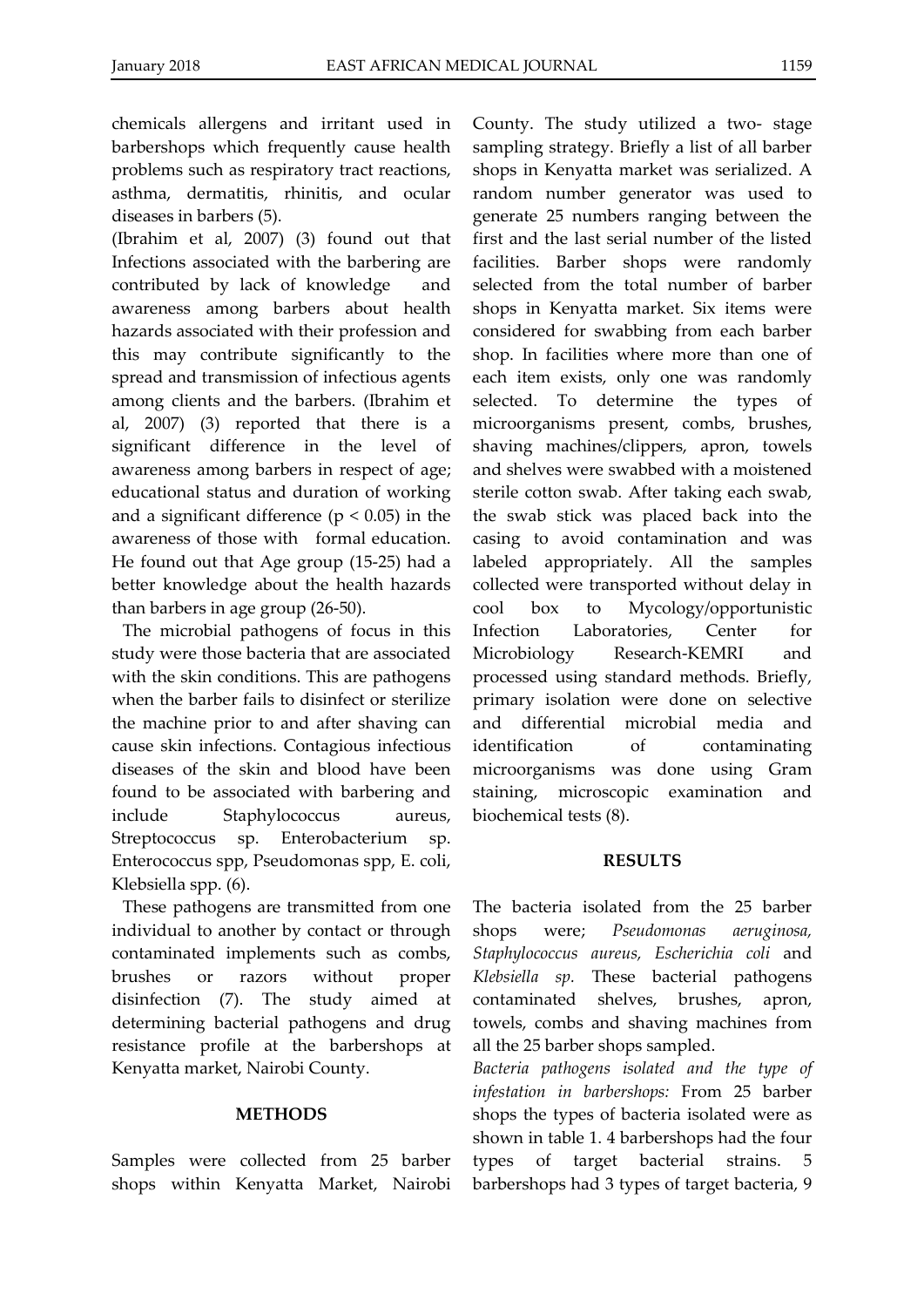barbershops had 2 bacteria organism while 6 barbershops had 1 bacteria isolated.

| Bacteria pathogens isolated and the type of infestation |                 |                                                               |  |  |
|---------------------------------------------------------|-----------------|---------------------------------------------------------------|--|--|
| No. of shops                                            | No. of bacteria | Type of Bacteria isolated                                     |  |  |
| 4 barbershops                                           |                 | P. aeruginosa, Klebsiella spp. Staphylococcus aureus, E. coli |  |  |
| 5 barbershops                                           |                 | Escherichia coli, Staphylococcus aureus, P. aeruginosa        |  |  |
| 9 barbershops                                           |                 | Staphylococcus aureus, P. aeruginosa,                         |  |  |
| 6 barbershops                                           |                 | Staphylococcus aureus                                         |  |  |

**Table 1:**

Based on the 25 shops sampled in this study, the prevalence of *Staphylococcus aureus*, was 68.0%, *E. coli* (56%), *P. aeruginosa* (56.0%) and *Klebsiella spp* 44.0% as shown in Table 2

| Table 2:                                                   |            |                                 |  |  |  |
|------------------------------------------------------------|------------|---------------------------------|--|--|--|
| Prevalence of bacteria pathogens isolated from barbershops |            |                                 |  |  |  |
| Bacteria isolated                                          | Prevalence | $P = \frac{9}{6}$ , n= 25 shops |  |  |  |
| Klebsiella sp.,                                            | 11         | 44.0%                           |  |  |  |
| Staphylococcus aureus,                                     | 17         | 68.0%                           |  |  |  |
| E. coli                                                    | 14         | 56.0%                           |  |  |  |
| P. aeruginosa,                                             | 14         | 56.0%                           |  |  |  |

Out of the 25 barber's shops from the shelves: *P. aeruginosa* was isolated from in only one shop, *S. aureus* in four shops, *E. coli* in eight shops while *Klebsiella spp.*, were isolated in three shops.



From the hair brushes; *P. aeruginosa* was isolated in three shops, *S. aureus* in three shops, *E. coli* in two shops while *Klebsiella spp.*, was found contaminating three shops.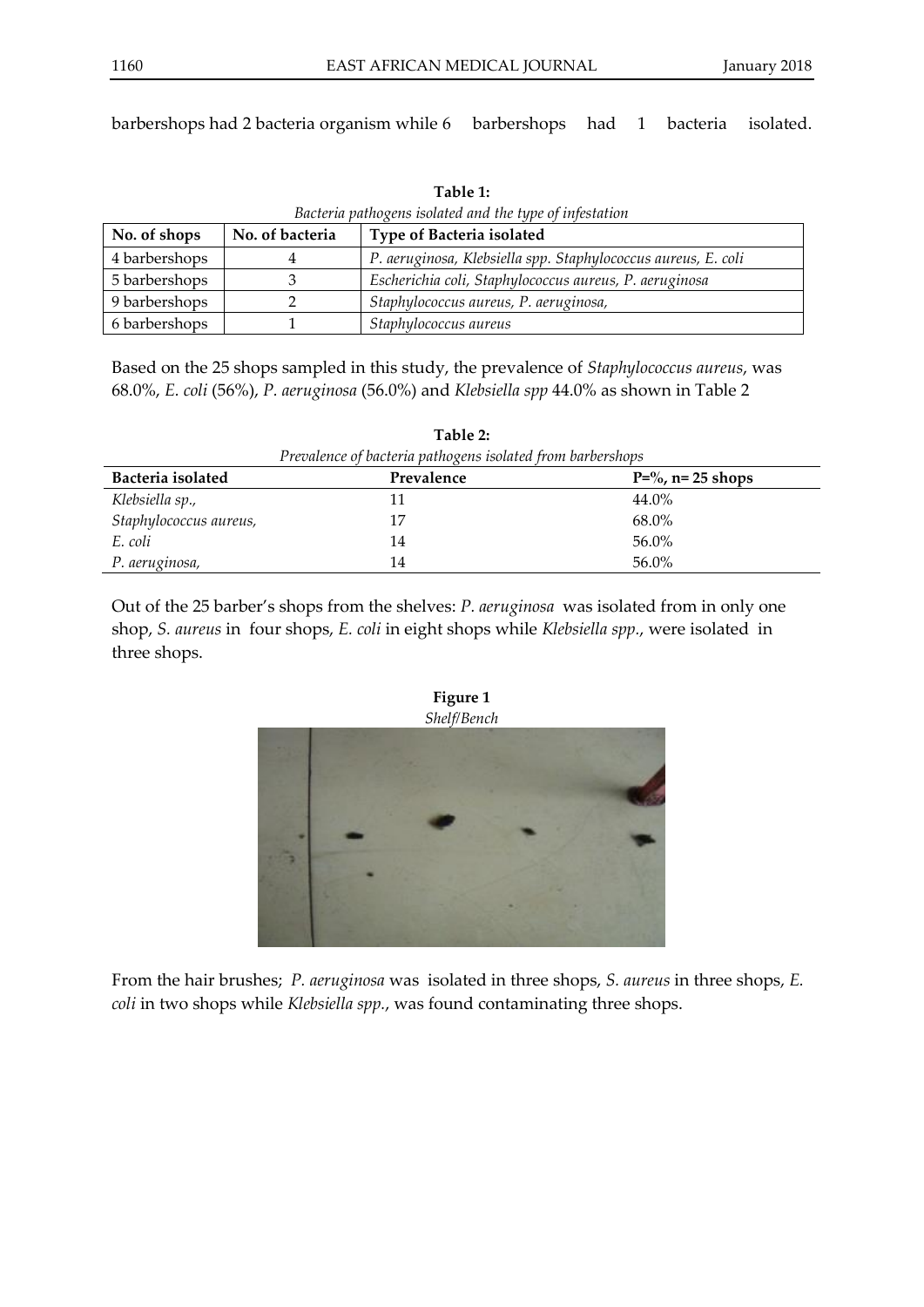**Figure 2** *Customer Brush*

Customer Aprons; *P. aeruginosa* was isolated in six shops, *S. aureus* in six shops, *E. coli* in five shops while *Klebsiella spp.*, was found contaminating three shops.



Towels; *P. aeruginosa* was isolated in four shop, *S. aureus* in eight shops, *E. coli* in four shops while *Klebsiella spp.*, was found contaminating one shop.

Combs; *P. aeruginosa* was isolated in four shops, *S. aureus* in two shops, *E. coli* in three shops while *Klebsiella spp.*, was found contaminating one shop.



Shaving machine; *P. aeruginosa* was isolated in four shops, *S. aureus* in ten shops, *E. coli* in four shops while *Klebsiella spp.*, was found contaminating one shop.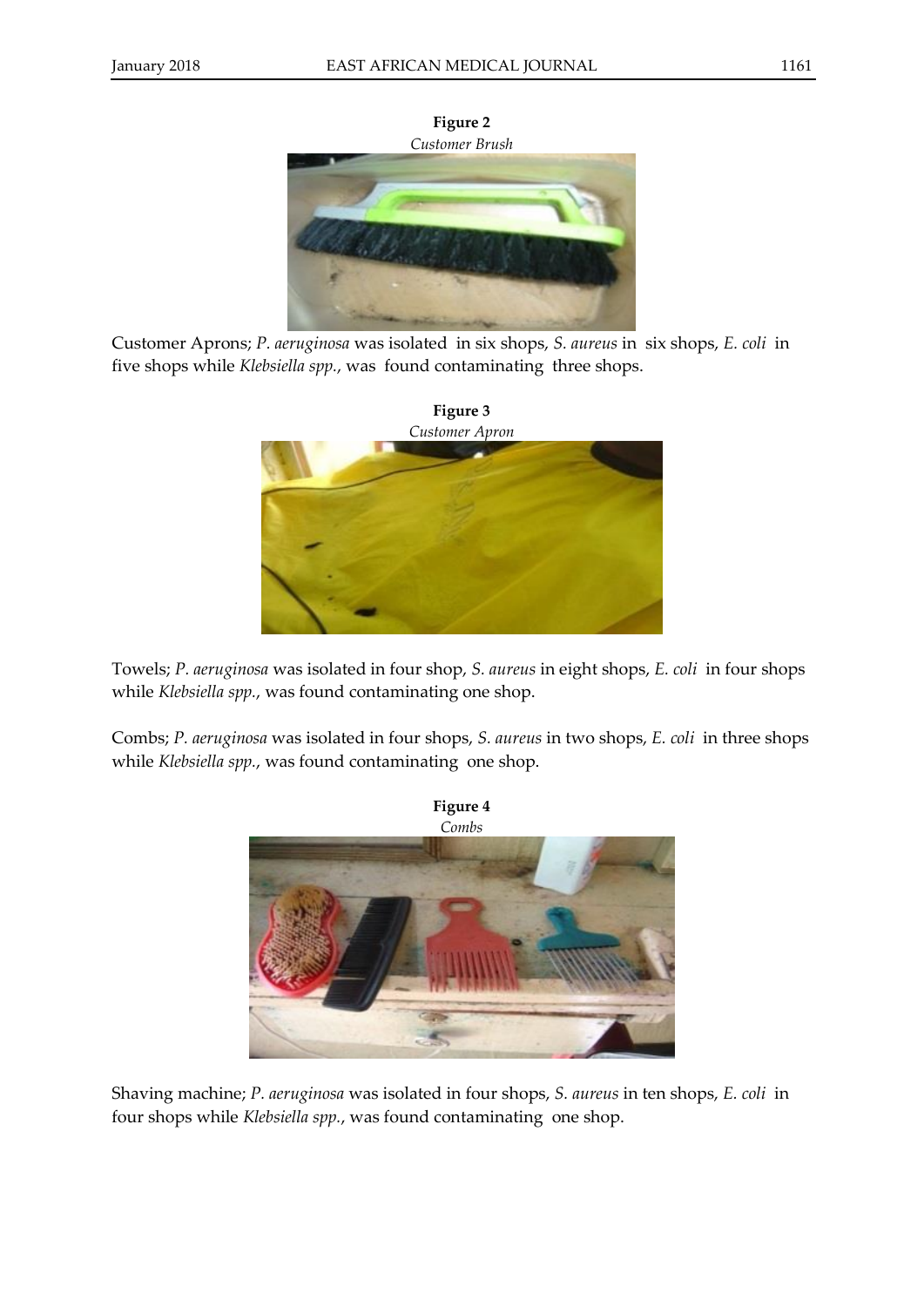

**Figure 5** *Shaving Machine*

The bacterial pathogens isolated from barber equipment are as summarized in Table 3.

**Table 3:**

| Types of bacteria isolated and identified from the materials |                                                    |  |  |
|--------------------------------------------------------------|----------------------------------------------------|--|--|
| Material sampled                                             | Bacteria isolated                                  |  |  |
| <b>Shelves</b>                                               | P. aeruginosa, S. aureus, E. coli, Klebsiella spp. |  |  |
| <b>Brushes</b>                                               | Klebsiella spp. S. aureus, P. aeruginosa, E. coli  |  |  |
| <b>Customer</b> apron                                        | E. coli, S. aureus, Klebsiella spp., p. aeruginosa |  |  |
| <b>Towels</b>                                                | E. coli, S. aureus, P. aeruginosa                  |  |  |
| Combs                                                        | P. aeruginosa, S. aureus, E. coli, Klebsiella spp. |  |  |
| Shaving machines                                             | E. coli, S. aureus, Klebsiella spp., p. aeruginosa |  |  |

|  | Table 4: |  |  |  |
|--|----------|--|--|--|
|  |          |  |  |  |

| Frequency of pathogenic bacteria isolated and identified from the materials |               |             |              |                |
|-----------------------------------------------------------------------------|---------------|-------------|--------------|----------------|
|                                                                             | P. aeruginosa | E. coli     | S. aureus    | Klebsiella spp |
| <b>Shelves</b>                                                              | $1(4.0\%)$    | $8(32.0\%)$ | $4(16.0\%)$  | $3(12.0\%)$    |
| <b>Brushes</b>                                                              | $3(12.0\%)$   | $2(8.0\%)$  | $3(12.0\%)$  | $3(12.0\%)$    |
| <b>Customer Apron</b>                                                       | $6(24.0\%)$   | $5(20.0\%)$ | $6(24.0\%)$  | $3(12.0\%)$    |
| <b>Towels</b>                                                               | $4(16.0\%)$   | $4(16.0\%)$ | $8(32.0\%)$  | $1(4.0\%)$     |
| Combs                                                                       | $4(16.0\%)$   | $3(12.0\%)$ | $2(8.0\%)$   | $1(4.0\%)$     |
| Shaving machine                                                             | $4(16.0\%)$   | $4(16.0\%)$ | $10(40.0\%)$ | $1(4.0\%)$     |

 $\chi$ 2 vale = 45.710, df = 23, P = 0.001

### **DISCUSSION**

Data from this study revealed that barbershops in Kenyatta Market, Nairobi harbor microbiological hazards namely Pseudomonas aeruginosa, Staphylococcus aureus, Escherichia coli, and Klebsiella spp. This agrees with a similar study done in Ethiopia on microbiological hazards in barbershops in a university setting which showed that both bacteria and fungi were associated with barbershops (9). Based on this analysis a one sample t-test analysis of variation indicated that there was no

significant difference in the number of the bacteria strains isolated from barber shops (t  $= 1.29$ ,  $P = 0.211$ ).

In this study at least one pathogenic bacteria was isolated from all the barbershops. These pathogenic bacteria were as follows, 16 % of the barbershops had four pathogenic bacteria identified, and 44% of the barber shops from this study had two pathogens while 24 % of the barber shops had only one of the four pathogenic bacteria isolated.

In this study we isolated the four types of pathogenic bacteria from 25 barber shops.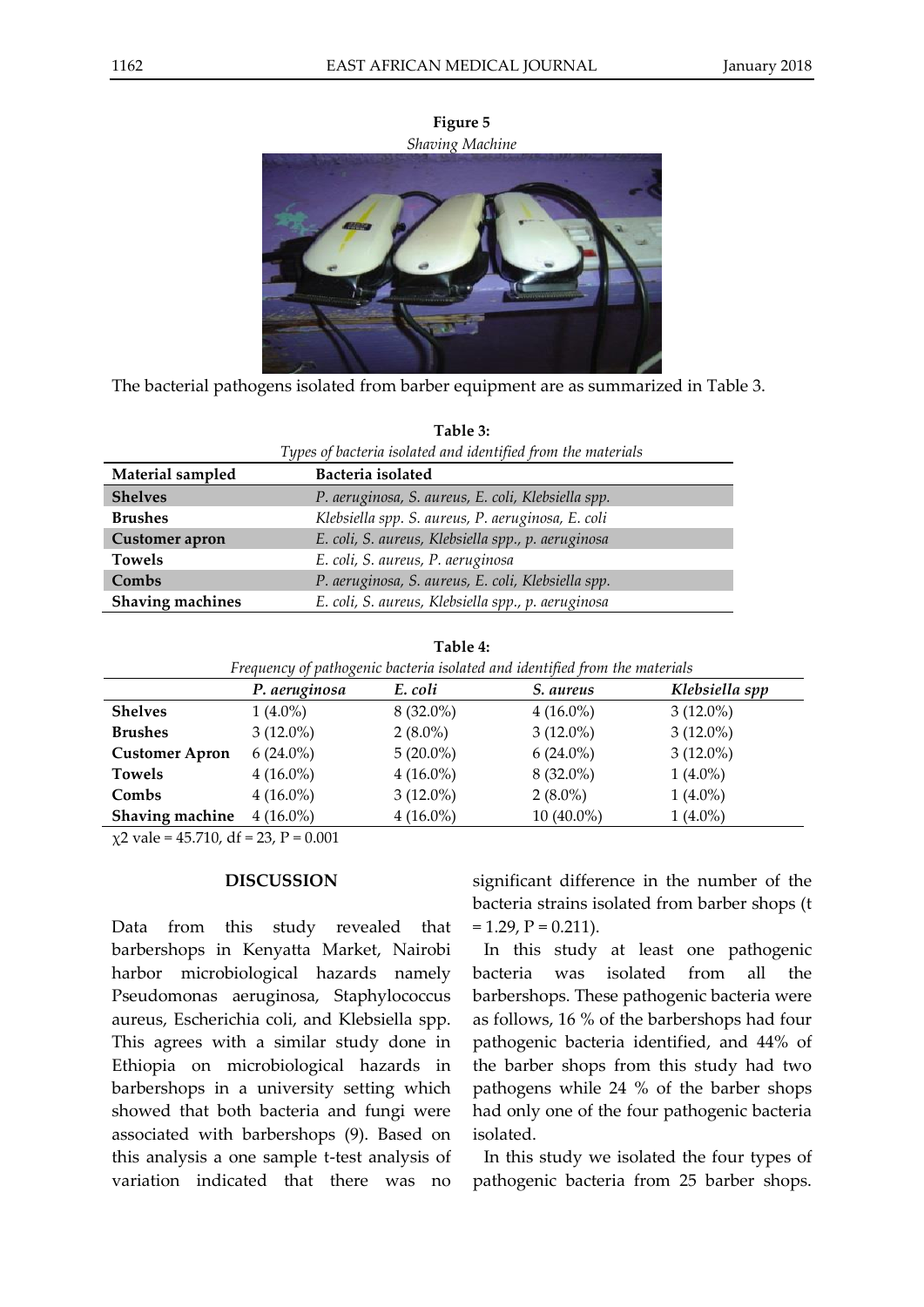Out of 25 barber shops the prevalence of these organisms differed from one shop to another. The most prevalent organism according to the study was Staphylococcus aureus 68.0% followed by E. coli 56%, P. aeruginosa 56.0% and least was Klebsiella spp at 44.0%. The most dominating organism according to the study was Staphylococcus aureus. The dominance of this particular pathogenic bacteria could be attributed to poor sanitary and unhygienic conditions on the materials and equipment as well as barbershops in general. This is as a result of multiple users of the equipment and materials in barber shops. According to (9) the most prevalent pathogenic bacteria associated with barber shops include S. aureas, E. coli, pseudomonas spp and Klebsiella spp. The prevalence of S. aureus was highest and the findings of the study agrees with a similar study done in Nigeria about microbiological hazards associated with barber shops that indicated Staphylococcus Aureus being the most dominating organism (1).

According to the study at least one of the four target organism in the study was isolated and identified from the six materials that were swabbed. This agrees with a similar study by (1) whose results showed that out of the target organism, one of the five bacterial and five fungal species were isolated from the materials that were swabbed. (3) Concurs with the findings of this study where from the swabs collected on the material's and equipment's surfaces he was able to isolate and identify bacterial pathogens that were the main contaminants from various barber shops. Surfaces have always been known to be contaminated with organisms and according to the study by (8) the computer's keyboards indicated that they were contaminated with staphylococcus aureus which is a worrying public health issue. According to (8) contamination of these devices justifies how easily surfaces and materials in barber shops

can easily be infested with pathogenic bacteria.

From the results 8(32 %) of the barber shops had E. coli, four 4(16 %) of the barber shops had *S. Aureas*, 3(12%) of the barber shop had *Klebsiella spp* and 1(4.0%) of the barber shop had pseudomonas *aeuroginosa* among all the 25 shelves sampled. Among all the 25 shelves the most prevalent bacteria was E. coli, followed by staphylococcus aureus, *Klebsiella spp* and the least common was Pseudomonas aeruginosa.(10) is in agreement with this findings where his study found out that barbershop's materials and equipment were contaminated by both pathogenic gram negative and gram positive bacteria with high levels of barber shop contamination where 60.7% of the barber shops had staph aureus, 45.5% had E. coli, (87.9%) had pseudomonas aeruginosa and 43.3% of the barber shops had Klebsiella spp. (11) found out that the most prevalent bacteria was pseudomonas aeruginosa (87.9%) and the least prevalent was Klebsiella spp (43.3%) which disagrees with the findings of this study where staph aureus was the most prevalent. According to (4), E. coli was found to be the most common organism among all the shelves sampled and swabbed and this also concurs with this study's findings. According to the study most of the barbers in Kenyatta Market place their materials and equipment such as combs, brushes and shaving machines and clippers on the benches and shelves after shaving or attending to a client which exposes them to more contamination with pathogenic bacteria from within and without the barber shop. Therefore, the use of these barber shops materials and equipment that already have been infested with pathogenic bacteria expose the barbers as well as the public in general to pathogenic bacteria which in the long run pose a high risk of infection to the clients and barbers. This agrees with a similar study by (4) who indicated that most of the barber shops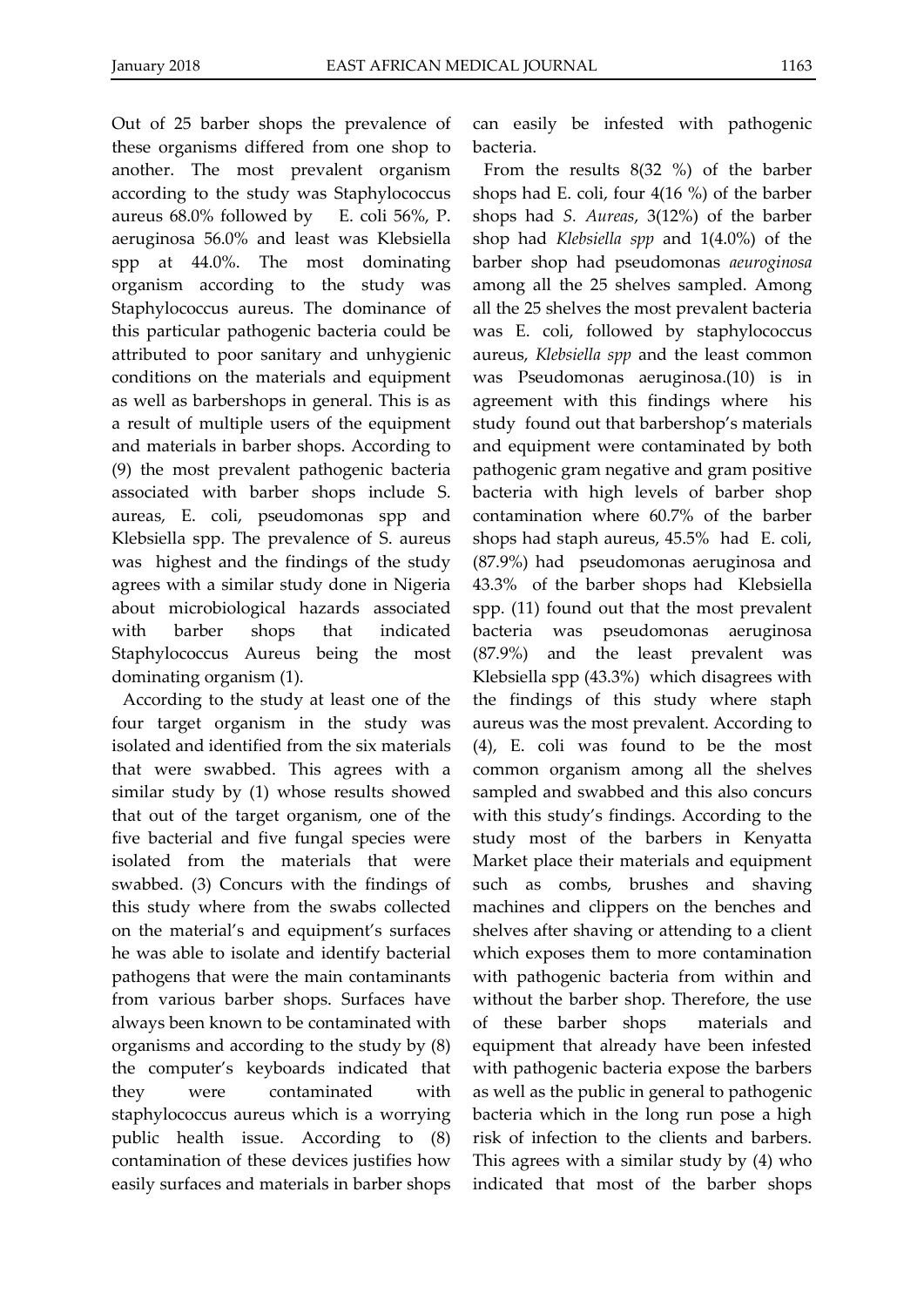shelves are used for a similar purpose and little or no attention has been given to these useful material. Due to lack of attention, materials are exposed to dust and other form of dirt and more severely infestation with pathogenic bacteria which pose a risk of infection to the clients and the barbers.

According to the study brushes are used to rub off little hairs that steak to the customer's cloth and on the skin surface after and before shaving. The study has found out that these brushes are contaminated with pathogenic bacteria. The most dominating pathogens were staphylococcus aureus, Klebsiella spp and P. aeruginosa. Presence of the pathogenic bacteria on barber shop brushes according to the study can be attributed to this common practice of wiping off little hairs that steak to the customer's cloth and on the skin surface after and before shaving. This practice by barbers makes it easy for bacterial pathogens to be transmitted from one customer to the other and in the long run pose a risk of infection to the customers and the barbers due to poor hygiene and sharing of one brush among different clients within the facilities. This study concurs with a similar study by (1) who reported that brushes in barber shops is one of the major instrument which posed a risk of infection to clients and the barbers by pathogenic bacteria. The manner in which this material is being used according to (1) allows pathogens to be transmitted from one customer to the other.

Combs, Shaving machines and clippers, customer aprons and face towels were all found to be infested with pathogenic bacteria which in general pose a risk of causing and transmitting infection to clients and the barbers. This findings agree fully with (11) who reported in his study that contamination of towels, brush, apron, clippers, combs and shelves if used on an infected customer would certainly spread pathogenic bacteria to other clients. This risk of exposure to pathogenic bacteria was as a result of poor sanitary practices which according to (3) is true in that if the instruments and equipment used in barber shops are not sterilized appropriately expose the clients and the barbers at risk of infection. Disease such as Ringworm head lice, herpes, staphylococcus and streptococcus according to (12) have been found to be transmitted from one person to another via direct contact which is a similar case in barber shops.

Presence of these organisms in almost all the materials sampled indicated that unsafe or unhygienic practices in barber shops in Kenyatta Market poses a potential risk of infection by bacterial pathogens to both the barber and the clients. This agrees with the studies done in Ethiopia, Pakistan, and Bangladesh that found out that the sanitary practices in barbershop, however, are largely underestimated and unaddressed as one of a route of blood-borne disease transmission (13). According to (14) other countries have reported that barbers used sharp instruments which may facilitate the transmission of HBV and HCV. Barbering procedures according (15) could create opportunities for HIV as well as other blood borne and skin diseases transmission. This has been associated with barbering operations such as cutting, face and scalp massaging, nail trimming, pedicure, manicure and shampooing/dying of hair and various health hazards including communicable diseases and skin conditions are associated with barbers' profession to which their clients are exposed to (1) Isolation and the prevalence of these pathogens from the surfaces of these materials concurs with a similar study which found out that the barbering profession/practices pose a risk of infection with Staphylococcus spp, Klebsiella, Pseudomonas, E. coli and scabies as well as hepatitis B, C and HIV through contaminated razor blades, clippers and shaving machines (3). Infection from barber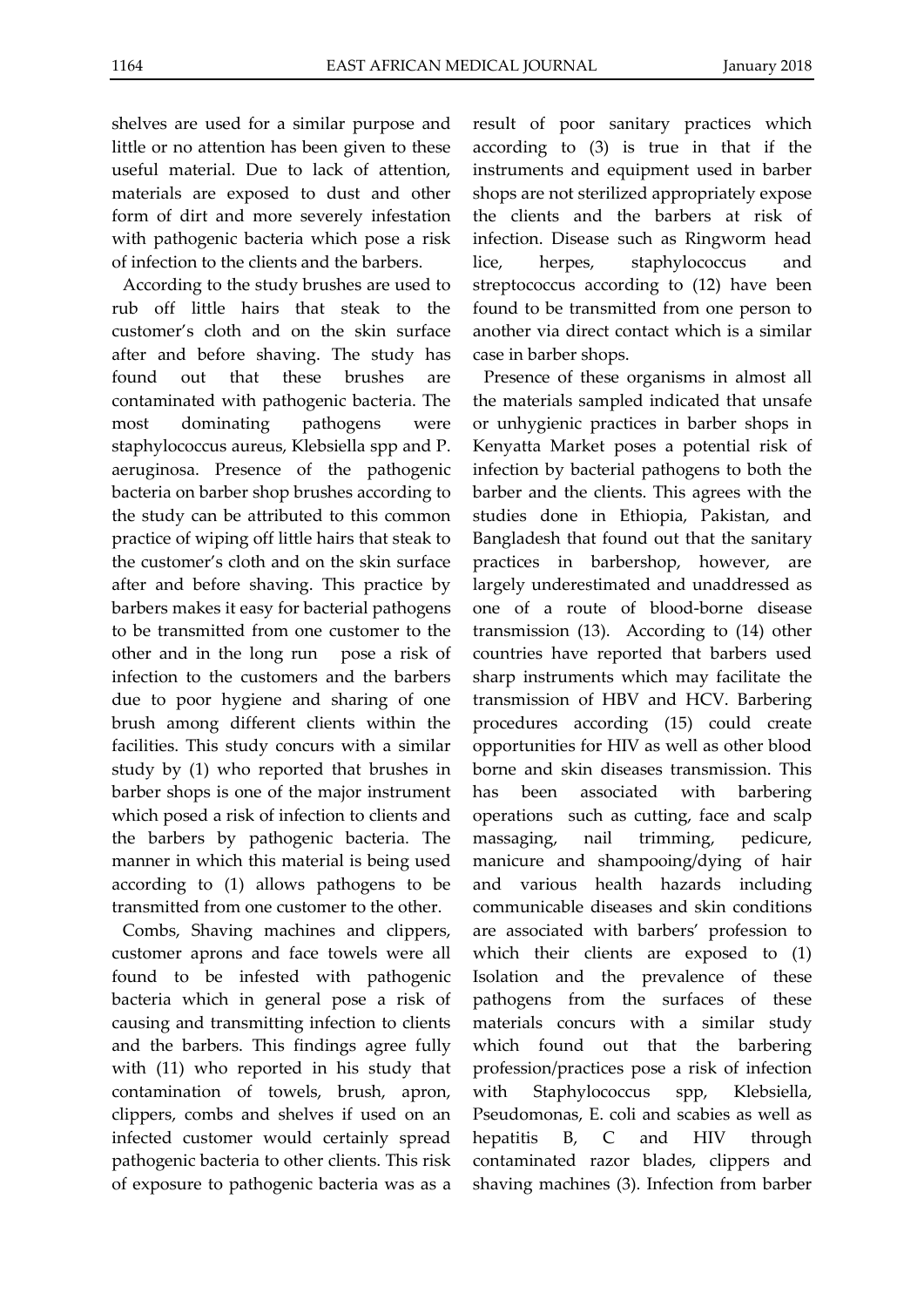shops is not only caused by contaminated materials and equipment but also the exposure to chemical and thermal hazards (16) which cause allergic related reaction. Use of chemicals such as dettal, Methylated spirit, Bleach (jik),Ethanol, savlon and surgical spirit in barber shops to disinfect the equipment and materials during shaving have been found to expose the barbers and the customers to allergy (Ronda et al, 2009)(17). This is in agreement with (16) who found out that dermatitis caused by allergic contact is a response to allergen. People who are allergic to these chemicals become ill of dermatitis which is as a result of direct contact. This agrees with the study where disinfectants use in barbershops within Kenyatta Market is a common practice. According to (11) the increased use disinfectants such as shampoo and alcohols containing chemicals pose an occupational health risks to barbers', hairdressers and the clients which according to him could be attribute to lack of appropriate measures such as general window ventilation and indoor ventilation to prevent this exposure. As a result these chemicals lead to allergies that cause irritation to the nostrils leading to flu and skin rashes (11). This is in agreement with a similar study by (17) whose study revealed that exposure to cosmetic disinfectants in barber shops causes allergy and this according to the study is a result of in appropriate measure to prevent it. Ronda et al, (2009) (17) recommended that areas of dye preparation and chemicals including the whole work place should be well ventilated.

Studies have also revealed that allergies in barber shops are caused by the usage of glove in barber shops and dermatitis can occur at the site of primary contact and secondary sites. Although the glove are worn during shaving, they shed glove powder on the machines, brushes combs, and on the customer aprons (16). A barber or a client who is exposed to powder rubber gloves and is allergic to it may not only get

dermatitis on their hands while wearing and shaving , but also dermatitis can be expressed on the face or neck of the client while shaving. This does not occur willingly but tiny amounts of allergen fall off the glove by accident (16). Ringworm an infection caused by dermatophytes are easily transmitted by direct contact or by contact with contaminated equipment and towels is of primary importance. If towels, brush, apron, clippers, combs and razors are used on an infected client successively without proper cleaning and disinfection, the likelihood of spreading an infectious diseases or infestation is almost certain (11). The practice of barbering has continued to expose its practitioners and their customers to multiple infectious diseases. Different microbiological reports have supported this view that barbershops are contributing to the spread of infectious diseases and allergic conditions including scabies, ringworm infection and dermatitis. A cross-sectional survey in 2001 among 150 barbers reported that cross infection happened in barbershops (8).

# **CONCLUSION**

This present study therefore confirms that barbering procedures particularly in Kenyatta Market present the risks for bacterial infections to both the clients and the barbers through the use of contaminated barber shop materials and equipment. In this regard, barbers from this Market could serve as potential core group for indirect and direct infectious disease transmission in the general population. This should be of great concern and calls for prompt and effective control of infections in barber shops and a comprehensive approach has to be adopted with the involvement of all relevant sections and groups. The results of our study clearly indicate that much effort has to be put in educating clients of barbershops and service providers about hazards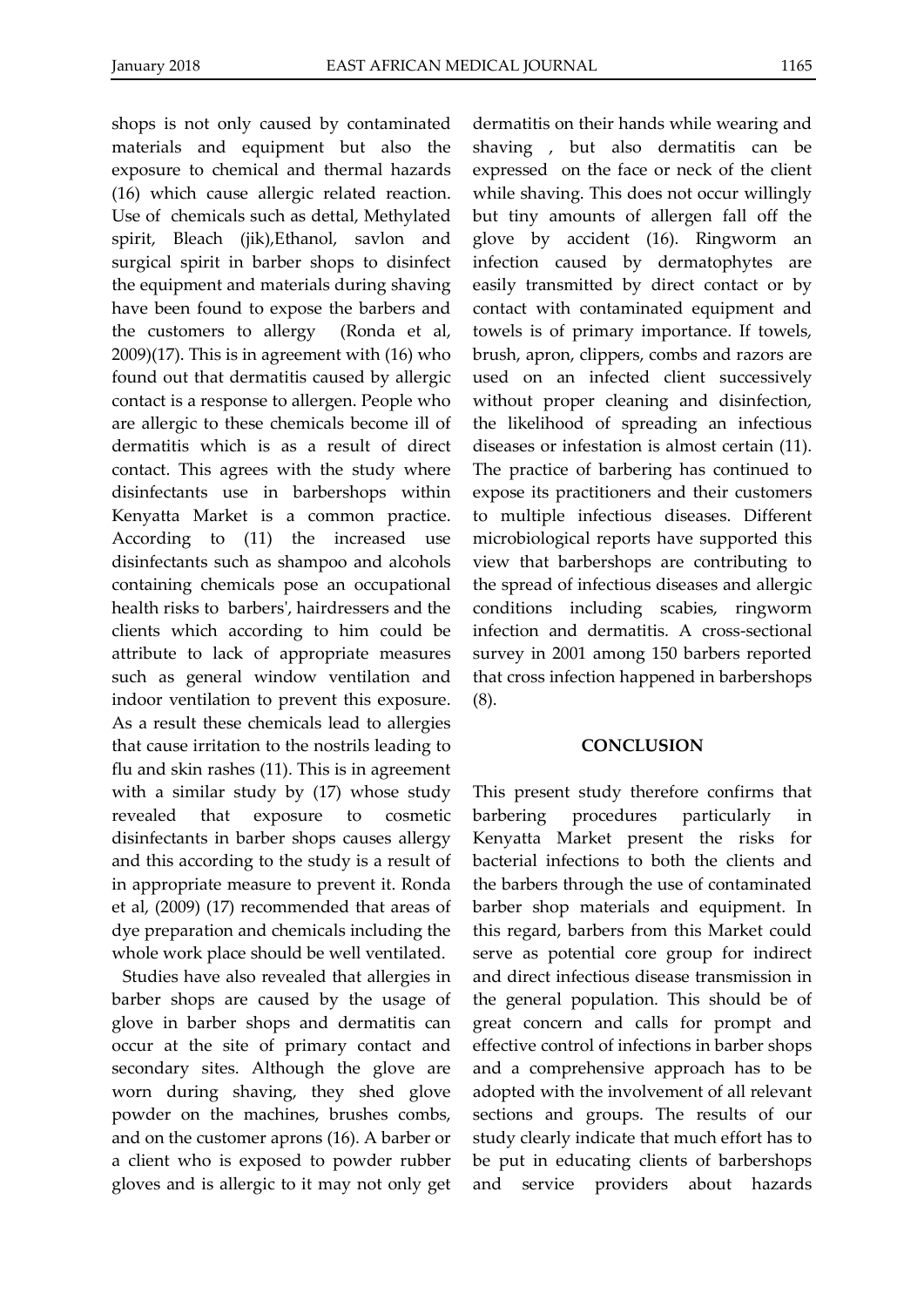inherent in barbering practice and the importance of putting preventive measures in place.

#### **RECOMMMENDATIONS**

This study therefore, recommended that enough attention should be given to hygienic practices in barbershops through routine supervision and monitoring by agencies of the government. In addition, practical-oriented training on how to carry out decontamination with emphasis on the use of correct procedure and potent disinfectants should be organized for the barbers. All these can be organized through the barbers' union using peer education approach. To minimize transmission of microorganisms, operators must perform procedures in a safe and hygienic manner.

## **ACKNOWLEDGEMENTS**

To the office of the Director, Mycology/opportunistic Infection Laboratories, Center for Microbiology Research-KEMRI and School of biomedical sciences, department of microbiology-JKUAT for their support and guidance. The authors are indeed grateful to the authorities of both KEMRI and JKUAT. To (Kenyatta market community) and its environs to together with the authorities for allowing me to conduct this objective study. To the owners of the facilities (barber shops) and the respondents (barbers) who gave me a chance and a conducive environment for their cooperation in answering questions and allowing me to collect samples during data collection. The study was conducted with the approval of the supervisors and the Institutional Review Board (IRB) of the Kenya Medical Research Institute (KEMRI).

#### **REFERENCES**

- 1. Janjua, N.Z, Nizamy, M.A .Knowledge and practices of barbers about hepatitis B and C transmission in Rawalpindi and Islamabad. Pak.Med j. 2004; 54 (3):116-119.
- 2. Chanda, S.K., Khan, K.H. Sharing of razor blade in salons and risks of spreading HIV in Bangledesh. The 3rd IAS conference on HIV pathogenesis and treatment. Poster Exhibition. 2004; 10 (5):1-2.
- 3. Ibrahim, M., Opara,W.E, Tanimowo, T. Knowledge of HIV/AIDS, infection prevention practices and accidental skin cuts in barbering saloons in Sokoto, Nigeria. Nigeria Medical Practitioner. 2007; 51 (6):123–127.
- 4. Rebekar, E.G. Infection control in barber shops. Infectious Disease Epidemiology Section in Louisiana, Office of Public Health.2010; 1-3.
- 5. Wazir, M.S., Mehmood, S., Ahmed, Jadoon, H.R. Awareness among barbers about health hazards associated with their profession. Ayub Med. Col j. 2008; 20 (2): 35-38.
- 6. Sidney, C. T. Practice and Science of Standard Barbering. 3rd ed., Lewis, London 1951; 32-40.
- 7. Kramer, A. Schwebke, I. Kampf, G. How long do nosocomial pathogens persist on inanimate surfaces? A systematic review. BMC Infectious Diseases. 2006; 6:130.
- 8. Chesebrough, M.Medical laboratory manual for tropical countries. 2nd ed, University Press, Cambridge, Great Britain.2001; 377.
- 9. Ronda, E., Hollund, B.E., Moen, B.E. Airborne exposure to chemical substances in barber shops. 2009; 153:83-93.
- 10. Amemiya K. Bacterial contamination of hair washing liquids.1994; 68(2):177-82
- 11. Hollund, B.E., Moen, B.E., Egeland, G.M., Florvaag, E. Prevalence of airway symptoms and total serum immunoglobulin E among hairdressers in Bergen: a four-year prospective study. (2003); 45 (11):1201-1206.
- 12. Anderson, G. P. Microbial contamination of computer keyboards in a university setting. American journal of infection control. 2009; 37 (6): 507-509.
- 13. Arulogun, O.S. and Adesoro, M. O. Potential risk of HIV transmission in barbering